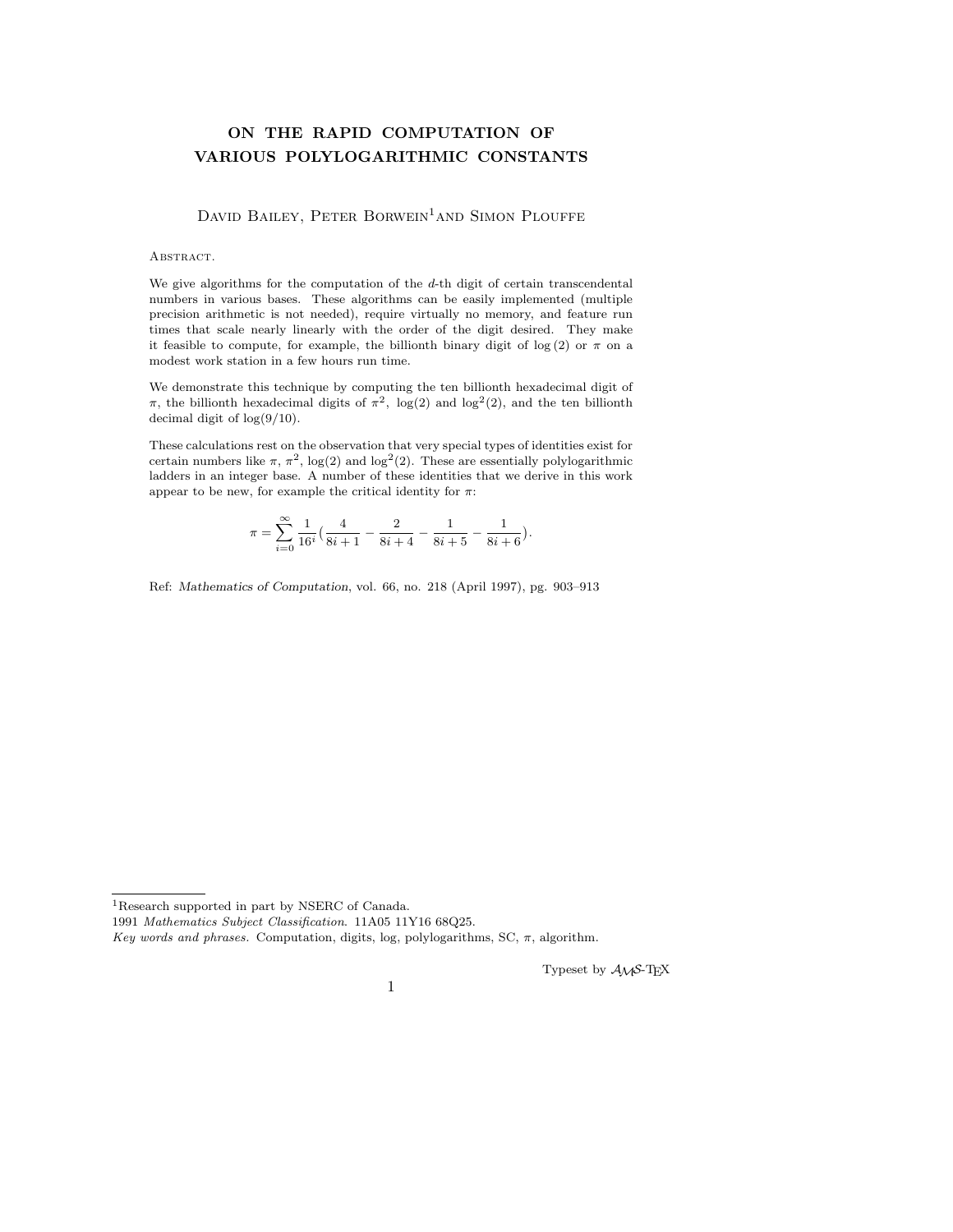### **1. Introduction.**

It is widely believed that computing just the d-th digit of a number like  $\pi$  is really no easier than computing all of the first d digits. From a bit complexity point of view this may well be true, although it is probably very hard to prove. What we will show is that it is possible to compute just the  $d$ -th digit of many transcendentals in (essentially) linear time and logarithmic space. So while this is not of fundamentally lower complexity than the best known algorithms (for say  $\pi$  or  $log(2)$ ), this makes such calculations feasible on modest workstations without needing to implement arbitrary precision arithmetic.

We illustrate this by computing the ten billionth hexadecimal digit of  $\pi$ , the billionth hexadecimal digits of  $\pi^2$ , log(2) and log<sup>2</sup>(2), and the ten billionth decimal digit of  $log(9/10)$ . Details are given in Section 4. A previous result in this same spirit is the Rabinowitz-Wagon "spigot" algorithm for  $\pi$ . In that scheme, however, the computation of the digit at position  $n$  depends on all digits preceding position  $n$ .

We are interested in computing in polynomially logarithmic space and polynomial time. This class is usually denoted SC (space  $= \log^{O(1)}(d)$  and time  $= d^{O(1)}$  where d is the place of the "digit" to be computed). Actually we are most interested in the space we will denote by SC<sup>∗</sup> of polynomially logarithmic space and (almost) linear time (here we want the time  $= O(d \log^{O(1)}(d))$ ). There is always a possible ambiguity when computing a digit string base  $b$  in distinguishing a sequence of digits  $a(b-1)(b-1)(b-1)$  from  $(a+1)000$ . In this particular case we consider either representation as an acceptable computation. In practice this problem does not arise.

It is not known whether division is possible in SC, similarly it is not known whether base change is possible in SC. The situation is even worse in SC∗, where it is not even known whether multiplication is possible. If two numbers are in SC<sup>∗</sup> (in the same base) then their product computes in time  $= O(d^2 \log^{O(1)}(d))$  and is in SC but not obviously in  $SC^*$ . The  $d^2$  factor here is present because the logarithmic space requirement precludes the usage of advanced multiplication techniques, such as those based on FFTs.

We will not dwell on complexity issues except to point out that different algorithms are needed for different bases (at least given our current ignorance about base change) and very little closure exists on the class of numbers with  $d$ -th digit computable in SC. Various of the complexity related issues are discussed in [6,8,9,11,14].

As we will show in Section 3, the class of numbers we can compute in SC<sup>∗</sup> in base b includes all numbers of the form

$$
(1.1)\qquad \qquad \sum_{k=1}^{\infty} \frac{p(k)}{b^{ck}q(k)},
$$

where  $p$  and  $q$  are polynomials with integer coefficients and  $c$  is a positive integer. Since addition is possible in SC∗, integer linear combinations of such numbers are also feasible (provided the base is fixed).

The algorithm for the binary digits of  $\pi$ , which also shows that  $\pi$  is in SC<sup>\*</sup> in base 2, rests on the following remarkable identity: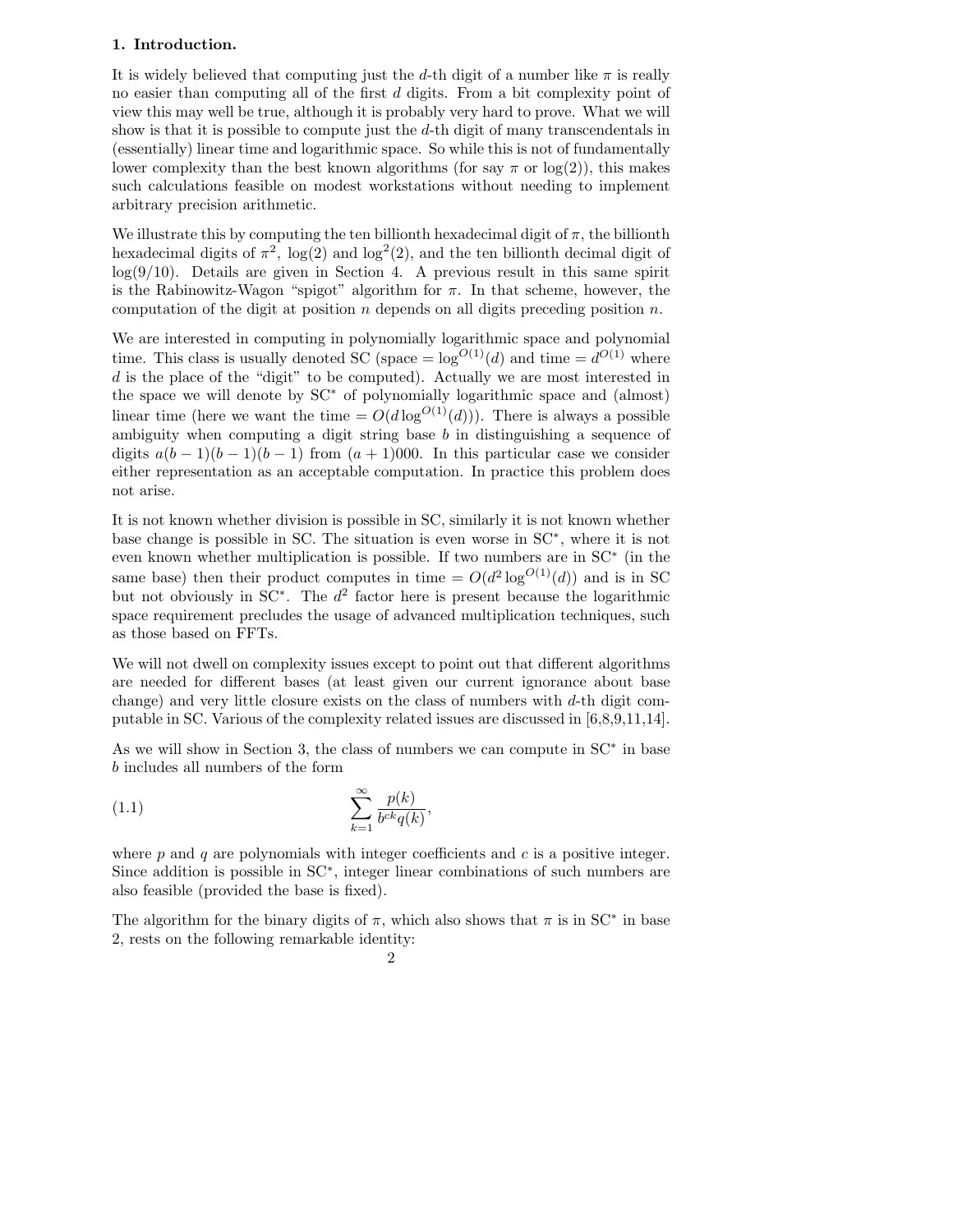**Theorem 1.** *The following identity holds:*

(1.2) 
$$
\pi = \sum_{i=0}^{\infty} \frac{1}{16^i} \left( \frac{4}{8i+1} - \frac{2}{8i+4} - \frac{1}{8i+5} - \frac{1}{8i+6} \right).
$$

*This can also be written as:*

(1.3) 
$$
\pi = \sum_{i=1}^{\infty} \frac{p_i}{16^{\lfloor \frac{i}{8} \rfloor} i}, \qquad [p_i] = [\overline{4, 0, 0, -2, -1, -1, 0, 0}]
$$

*where the overbar notation indicates that the sequence is periodic.*

*Proof.* This identity is equivalent to:

(1.4) 
$$
\pi = \int_0^{1/\sqrt{2}} \frac{4\sqrt{2} - 8x^3 - 4\sqrt{2}x^4 - 8x^5}{1 - x^8} dx,
$$

which on substituting  $y := \sqrt{2}x$  becomes

$$
\pi = \int_0^1 \frac{16 y - 16}{y^4 - 2y^3 + 4y - 4} dy.
$$

The equivalence of (1.2) and (1.4) is straightforward. It follows from the identity

$$
\int_0^{1/\sqrt{2}} \frac{x^{k-1}}{1-x^8} dx = \int_0^{1/\sqrt{2}} \sum_{i=0}^\infty x^{k-1+8i} dx
$$

$$
= \frac{1}{\sqrt{2}^k} \sum_{i=0}^\infty \frac{1}{16^i (8i+k)}
$$

That the integral  $(1.4)$  evaluates to  $\pi$  is an exercise in partial fractions most easily done in Maple or Mathematica.

This proof entirely conceals the route to discovery. We found the identity (1.2) by a combination of inspired guessing and extensive searching using the PSLQ integer relation algorithm [3,12].

Shortly after the authors originally announced the result (1.2), several colleagues, including Helaman Ferguson, Tom Hales, Victor Adamchik, Stan Wagon, Donald Knuth and Robert Harley, pointed out to us other formulas for  $\pi$  of this type. One intriguing example is

$$
\pi = \sum_{i=0}^{\infty} \frac{1}{16^i} \left( \frac{2}{8i+1} + \frac{2}{4i+2} + \frac{1}{4i+3} - \frac{1/2}{4i+5} - \frac{1/2}{4i+6} - \frac{1/4}{4i+7} \right),\,
$$

which can be written more compactly as

$$
\pi = \sum_{i=0}^{\infty} \frac{(-1)^i}{4^i} \left( \frac{2}{4i+1} + \frac{2}{4i+2} + \frac{1}{4i+3} \right).
$$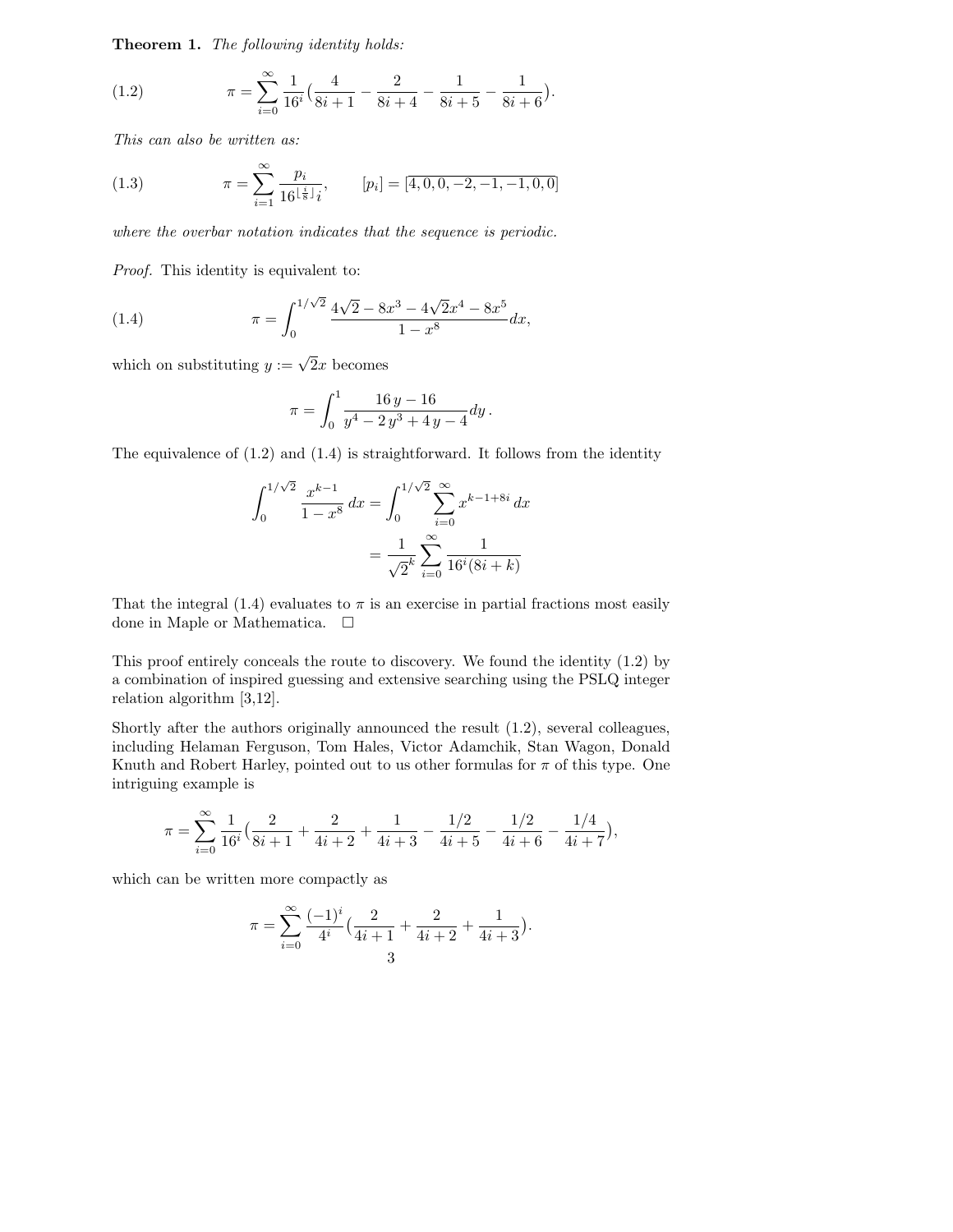In [2], this and some related identities are derived using Mathematica.

As it turns out, these other formulas for  $\pi$  can all be written as formula (1.2) plus a rational multiple of the identity

$$
0 = \sum_{i=0}^{\infty} \frac{1}{16^i} \left( \frac{-8}{8i+1} + \frac{8}{8i+2} + \frac{4}{8i+3} + \frac{8}{8i+4} + \frac{2}{8i+5} + \frac{2}{8i+6} - \frac{1}{8i+7} \right).
$$

The proof of this identity is similar to that of Theorem 1.

The identities of the next section and Section 5 show that, in base 2,  $\pi^2$ ,  $\log^2(2)$ and various other constants, including  $\{log(2), log(3), \ldots, log(22)\}\$  are in SC<sup>∗</sup>. (We don't know however if log(23) is even in SC.)

We will describe the algorithm in the Section 3. Complexity issues are discussed in  $[3,5,6,7,8,9,14,19,21]$  and algorithmic issues in  $[5,6,7,8,14]$ . The requisite special function theory may be found in  $[1,5,15,16,17,20]$ .

### **2. Identities.**

As usual, we define the m-th polylogarithm L*<sup>m</sup>* by

(2.1) 
$$
L_m(z) := \sum_{i=1}^{\infty} \frac{z^i}{i^m}, \qquad |z| < 1.
$$

The most basic identity is

(2.2) 
$$
-\log(1 - 2^{-n}) = L_1(1/2^n)
$$

which shows that  $log(1-2^{-n})$  is in SC<sup>\*</sup> base 2 for integer *n*. (See also section 5.)

Much less obvious are the identities

(2.3) 
$$
\pi^2 = 36L_2(1/2) - 36L_2(1/4) - 12L_2(1/8) + 6L_2(1/64)
$$

and

(2.4) 
$$
\log^2(2) = 4L_2(1/2) - 6L_2(1/4) - 2L_2(1/8) + L_2(1/64).
$$

These can be written as

(2.5) 
$$
\pi^2 = 36 \sum_{i=1}^{\infty} \frac{a_i}{2^i i^2}, \qquad [a_i] = [\overline{1, -3, -2, -3, 1, 0}]
$$

(2.6). 
$$
\log^{2}(2) = 2 \sum_{i=1}^{\infty} \frac{b_{i}}{2^{i} i^{2}}, \qquad [b_{i}] = \left[ \overline{2, -10, -7, -10, 2, -1} \right].
$$

Here the overline notation indicates that the sequences repeat. Thus we see that  $\pi^2$  and log<sup>2</sup>(2) are in SC<sup>\*</sup> in base 2. These two formulas can alternately be written

$$
\pi^2 = \frac{9}{8} \sum_{i=0}^{\infty} \frac{1}{64^i} \left( \frac{16}{(6i+1)^2} - \frac{24}{(6i+2)^2} - \frac{8}{(6i+3)^2} - \frac{6}{(6i+4)^2} + \frac{1}{(6i+5)^2} \right)
$$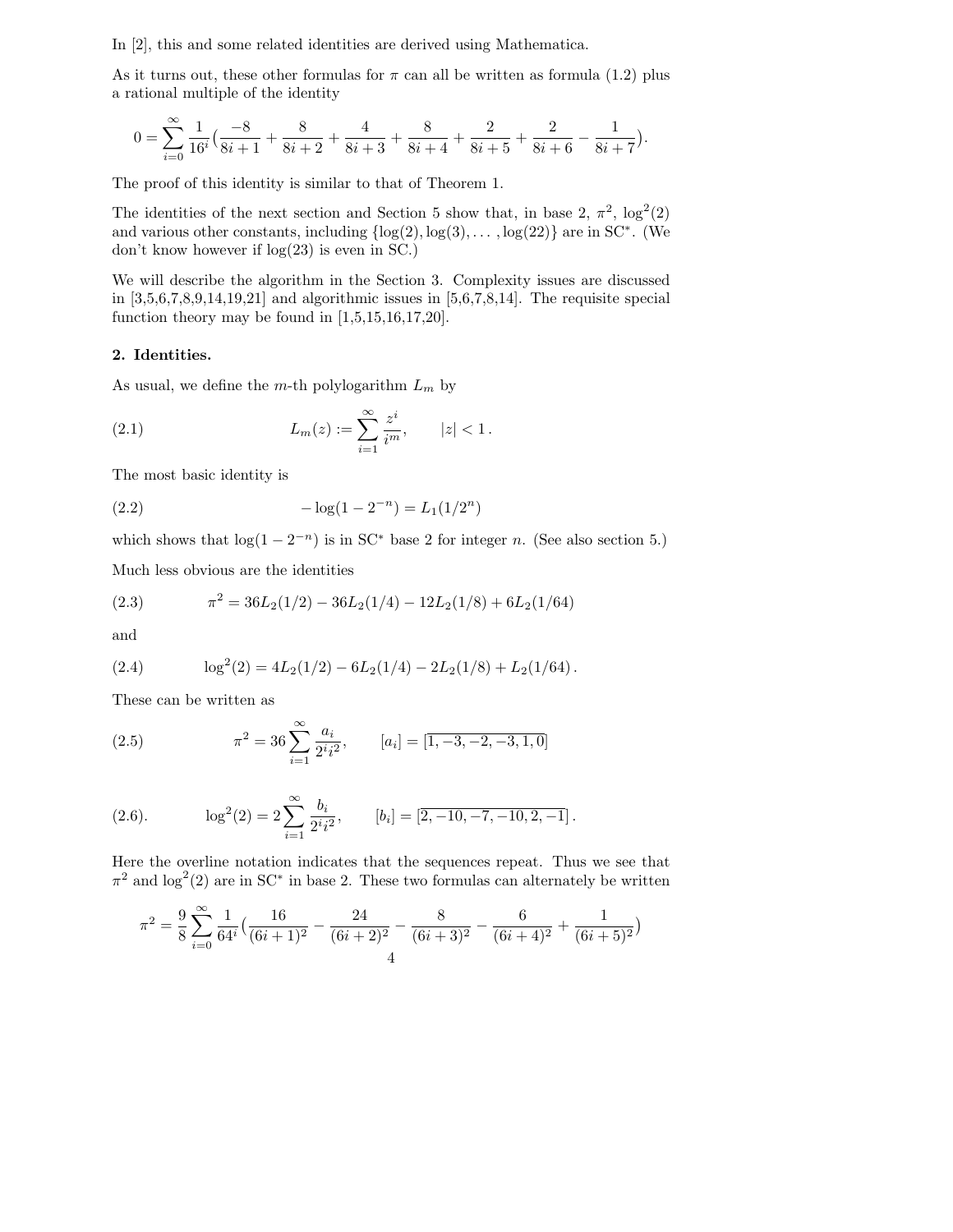$$
\log^2(2) = \frac{1}{8} \sum_{i=0}^{\infty} \frac{1}{64^i} \left( \frac{-16}{(6i)^2} + \frac{16}{(6i+1)^2} - \frac{40}{(6i+2)^2} - \frac{14}{(6i+3)^2} - \frac{10}{(6i+4)^2} + \frac{1}{(6i+5)^2} \right).
$$

Identities  $(2.3)-(2-6)$  are examples of polylogarithmic ladders in the base  $1/2$  in the sense of  $[16]$ . As with  $(1.2)$  we found them by searching for identities of this type using an integer relation algorithm. We have not found them directly in print. However (2.5) follows from equation (4.70) of [15] with  $\alpha = \pi/3$ ,  $\beta = \pi/2$  and  $\gamma =$  $\pi/3$ . Identity (2.6) now follows from the well known identity

(2.7) 
$$
12L_2(1/2) = \pi^2 - 6\log^2(2).
$$

A distinct but similar formula that we have found for  $\pi^2$  is

$$
\pi^2 = \sum_{i=0}^{\infty} \frac{1}{16^i} \left( \frac{16}{(8i+1)^2} - \frac{16}{(8i+2)^2} - \frac{8}{(8i+3)^2} - \frac{16}{(8i+4)^2} - \frac{4}{(8i+5)^2} - \frac{4}{(8i+6)^2} + \frac{2}{(8i+7)^2} \right),
$$

which can be derived from the methods of section 1.

There are several ladder identities involving  $L_3$ :

$$
(2.8) \qquad 35/2\zeta(3)-\pi^2\log(2)=36L_3(1/2)-18L_3(1/4)-4L_3(1/8)+L_3(1/64),
$$

(2.9) 
$$
2\log^3(2) - 7\zeta(3) = -24L_3(1/2) + 18L_3(1/4) + 4L_3(1/8) - L_3(1/64),
$$

$$
(2.10)\ 10\log^3(2) - 2\pi^2\log(2) = -48L_3(1/2) + 54L_3(1/4) + 12L_3(1/8) - 3L_3(1/64).
$$

The favored algorithms for  $\pi$  of the last centuries involved some variant of Machin's 1706 formula:

(2.11) 
$$
\frac{\pi}{4} = 4 \arctan \frac{1}{5} - \arctan \frac{1}{239} .
$$

There are many related formula [15,16,17,20] but to be useful to us all the arguments of the arctans have to be a power of a common base, and we have not discovered any such formula for  $\pi$ . One can however write

(2.12) 
$$
\frac{\pi}{2} = 2 \arctan \frac{1}{\sqrt{2}} + \arctan \frac{1}{\sqrt{8}}
$$

This can be written as

(2.13) 
$$
\sqrt{2}\pi = 4f(1/2) + f(1/8) \quad \text{where} \quad f(x) := \sum_{i=1}^{\infty} \frac{(-1)^i x^i}{2i+1}
$$

and allows for the calculation of  $\sqrt{2}\pi$  in SC<sup>\*</sup>.

Another two identities involving Catalan's constant G,  $\pi$  and log(2) are:

(2.14) 
$$
G - \frac{\pi \log(2)}{8} = \sum_{i=1}^{\infty} \frac{c_i}{2^{\lfloor \frac{i+1}{2} \rfloor} i^2}, \qquad [c_i] = [\overline{1, 1, 1, 0, -1, -1, -1, 0}]
$$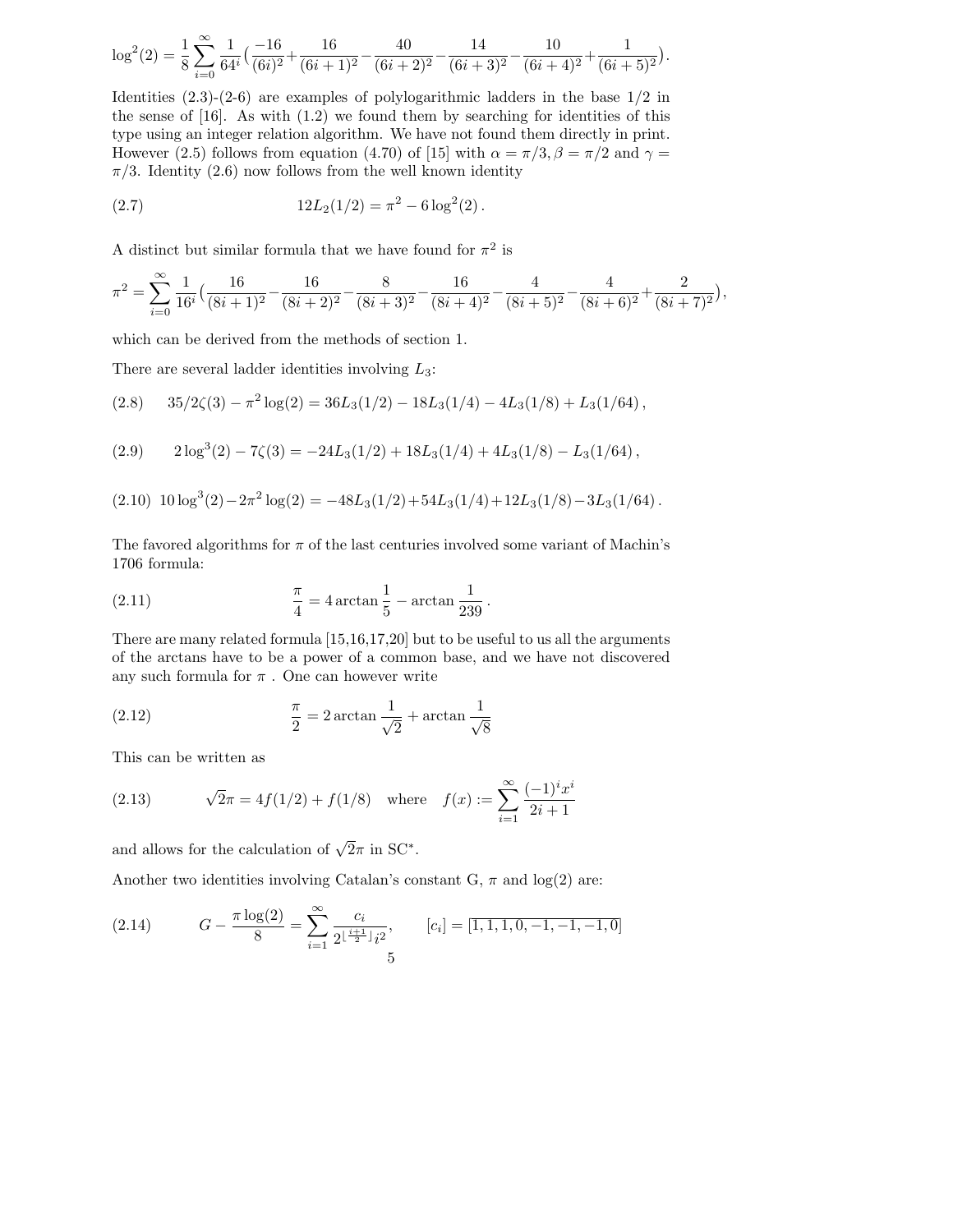and

(2.15) 
$$
\frac{5}{96}\pi^2 - \frac{\log^2(2)}{8} = \sum_{i=1}^{\infty} \frac{d_i}{2^{\left[\frac{i+1}{2}\right]}i^2}, \qquad [d_i] = [\overline{1, 0, -1, -1, -1, 0, 1, 1}]
$$

These may be found in [17 p. 105, p. 151]. Thus  $8G - \pi \log(2)$  is also in SC<sup>\*</sup> in base 2, but it is open and interesting as to whether  $G$  is itself in  $SC^*$  in base 2.

A family of base 2 ladder identities exist:

$$
(2.16) \qquad \frac{L_m(1/64)}{6^{m-1}} - \frac{L_m(1/8)}{3^{m-1}} - \frac{2L_m(1/4)}{2^{m-1}} + \frac{4L_m(1/2)}{9} - \frac{5(-\log(2))^m}{9m!} + \frac{\pi^2(-\log(2))^{m-2}}{54(m-2)!} - \frac{\pi^4(-\log(2))^{m-4}}{486(m-4)!} - \frac{403\,\zeta(5)(-\log(2))^{m-5}}{1296(m-5)!} = 0.
$$

The above identity holds for  $1 \leq m \leq 5$ ; when the arguments to factorials are negative they are taken to be infinite so the corresponding terms disappear. See [16, p. 45].

As in the case of formula (1.2) for  $\pi$ , colleagues of the authors have subsequently pointed out several other formulas of this type for various constants. Three examples reported by Knuth, which are based on formulas in [13, p. 17, 18, 22, 47, 139], are

$$
\sqrt{2}\ln(1+\sqrt{2}) = \sum_{i=0}^{\infty} \frac{1}{16^i} \left( \frac{1}{8i+1} + \frac{1/2}{8i+3} + \frac{1/4}{8i+5} + \frac{1/8}{8i+7} \right)
$$

$$
\sqrt{2}\arctan(1/\sqrt{2}) = \sum_{i=0}^{\infty} \frac{1}{16^i} \left( \frac{1}{8i+1} - \frac{1/2}{8i+3} + \frac{1/4}{8i+5} - \frac{1/8}{8i+7} \right)
$$

$$
\arctan(1/3) = \sum_{i=0}^{\infty} \frac{1}{16^i} \left( \frac{1}{8i+1} - \frac{1}{8i+2} - \frac{1/2}{8i+4} - \frac{1/4}{8i+5} \right)
$$

Thus these constants are also in class SC∗. Some other examples can be found in [18].

### **3. The Algorithm.**

Our algorithm to compute individual base-b digits of certain constants is based on the binary scheme for exponentiation, wherein one evaluates  $x^n$  rapidly by successive squaring and multiplication. This reduces the number of multiplications to less than  $2\log_2(n)$ . According to Knuth [14], where details are given, this trick goes back at least to 200 B.C. In our application, we need to perform exponentiation modulo a positive integer c, but the overall scheme is the same — one merely performs all operations modulo c. An efficient formulation of this algorithm is as follows.

To compute  $r = b^n \mod c$ , first set t to be the largest power of two  $\leq n$ , and set  $r = 1$ . Then

A: if  $n \geq t$  then  $r \leftarrow br \mod c$ ;  $n \leftarrow n - t$ ; endif 6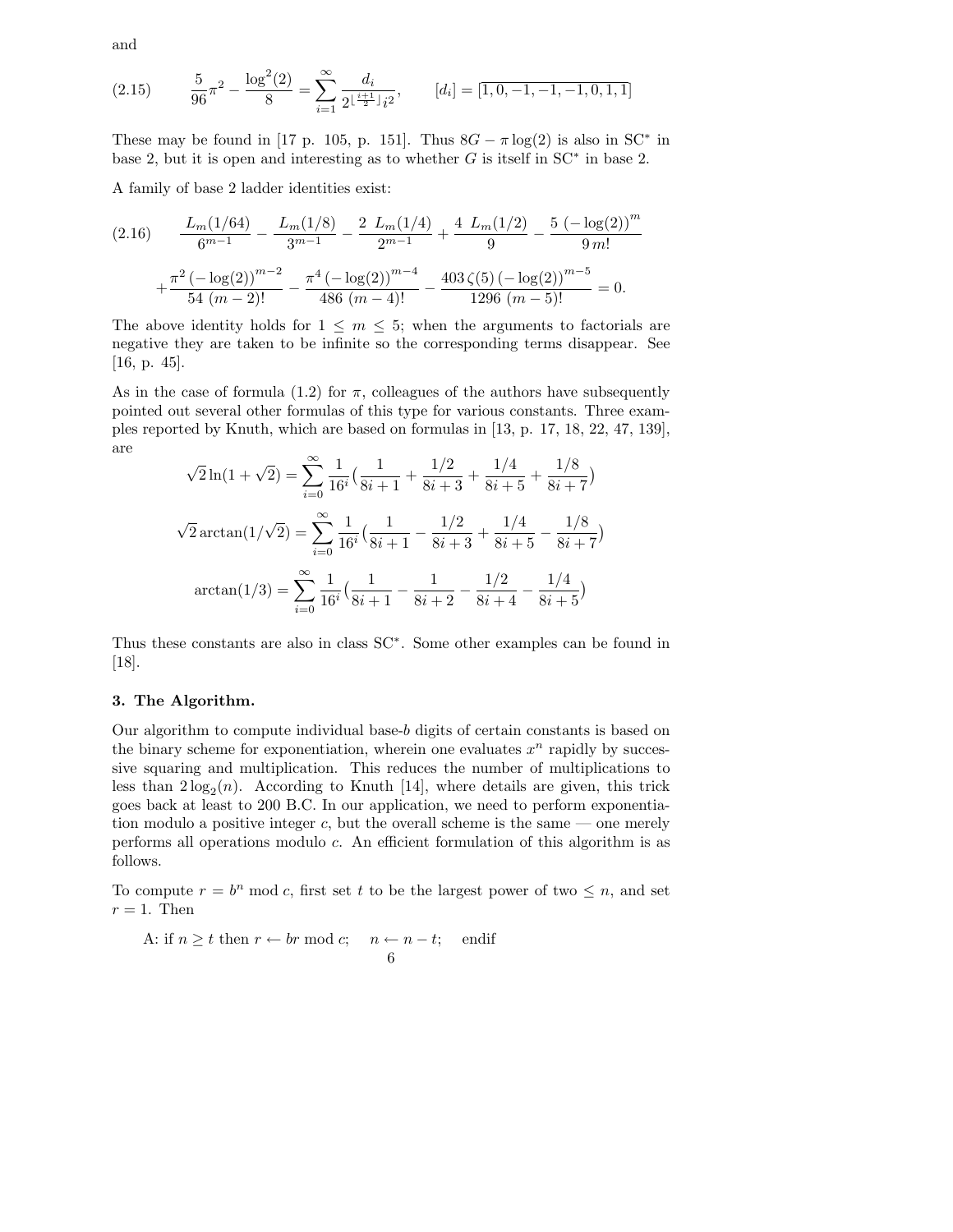$t \leftarrow t/2$ if  $t > 1$  then  $r \leftarrow r^2 \mod c$ ; go to A; endif

Here and in what follows, "mod" is used in the binary operator sense, namely as the binary function defined by  $x \mod y := x - [x/y]y$ . Note that the above algorithm is entirely performed with positive integers that do not exceed  $c<sup>2</sup>$  in size. Thus it can be correctly performed, without round-off error, provided a numeric precision of at least  $1 + 2 \log_2 c$  bits is used.

Consider now a constant defined by a series of the form

$$
S = \sum_{k=0}^{\infty} \frac{1}{b^{ck}p(k)},
$$

where b and c are positive integers and  $p(k)$  is a polynomial with integer coefficients. First observe that the digits in the base b expansion of S beginning at position  $n+1$ can be obtained from the fractional part of  $b<sup>n</sup>S$ . Thus we can write

(3.4) 
$$
b^{n} S \mod 1 = \sum_{k=0}^{\infty} \frac{b^{n-ck}}{p(k)} \mod 1
$$

$$
= \sum_{k=0}^{\lfloor n/c \rfloor} \frac{b^{n-ck} \mod p(k)}{p(k)} \mod 1 + \sum_{k=\lfloor n/c \rfloor+1}^{\infty} \frac{b^{n-ck}}{p(k)} \mod 1
$$

For each term of the first summation, the binary exponentiation scheme is used to evaluate the numerator. Then floating-point arithmetic is used to perform the division and add the result to the sum mod 1. The second summation, where the exponent of  $b$  is negative, may be evaluated as written using floating-point arithmetic. It is only necessary to compute a few terms of this second summation, just enough to insure that the remaining terms sum to less than the "epsilon" of the floating-point arithmetic being used. The final result, a fraction between 0 and 1, is then converted to the desired base b.

Since floating-point arithmetic is used here in divisions and in addition modulo 1, the result is of course subject to round-off error. If the floating-point arithmetic system being used has the property that the result of each individual floating-point operation is in error by at most one bit (as in systems implementing the IEEE arithmetic standard), then no more than  $log_2(2n)$  bits of the final result will be corrupted. This is actually a generous estimate, since it does not assume any cancelation of errors, which would yield a lower estimate. In any event, it is clear that ordinary IEEE 64-bit arithmetic is sufficient to obtain a numerically significant result for even a large computation, and "quad precision" (i.e. 128-bit) arithmetic, if available, can insure that the final result is accurate to several digits beyond the one desired. One can check the significance of a computed result beginning at position n by also performing a computation at position  $n + 1$  or  $n - 1$  and comparing the trailing digits produced.

The most basic interesting constant whose digits can be computed using this scheme is

$$
\log(2) = \sum_{k=1}^{\infty} \frac{1}{k2^k}
$$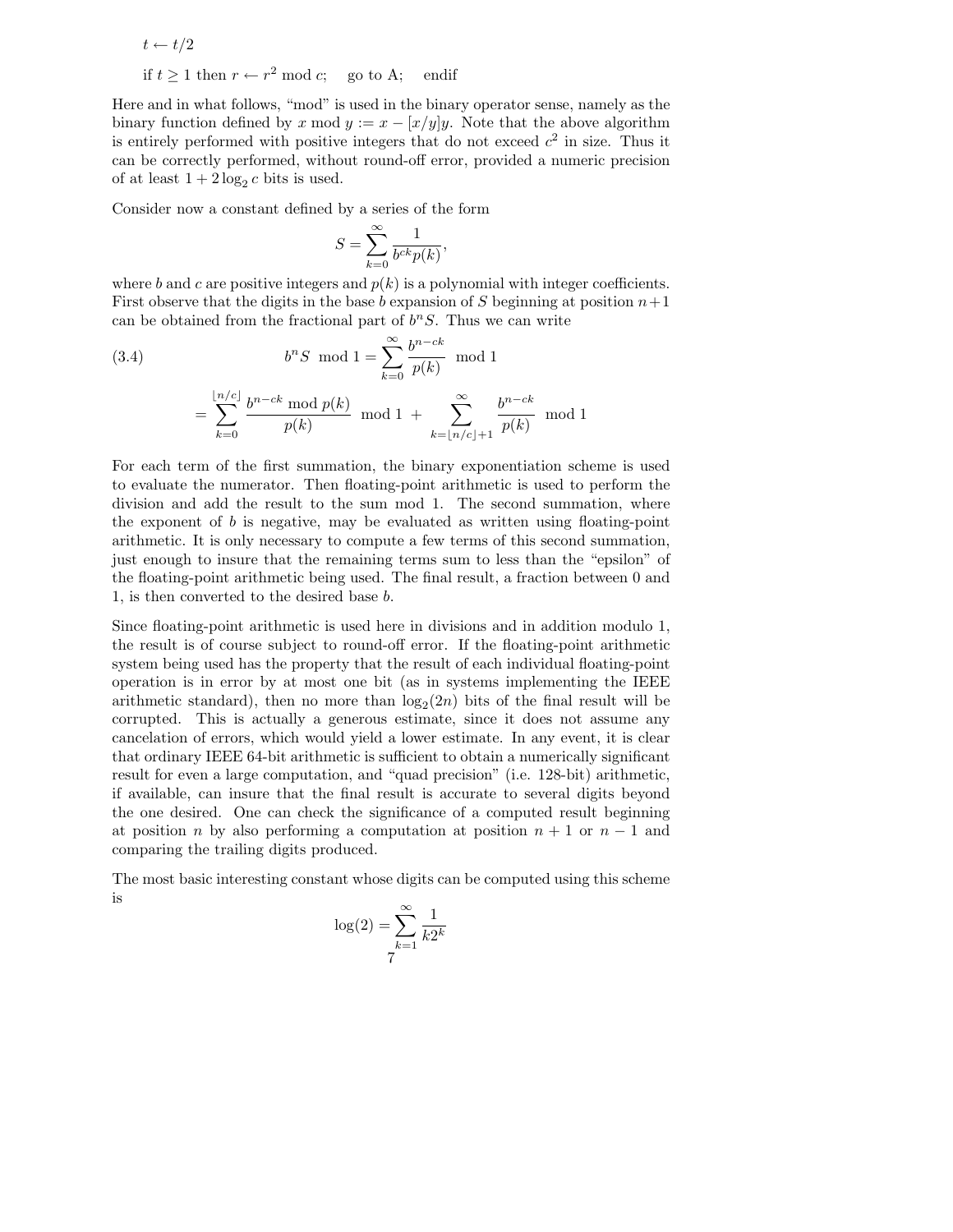in base 2. Using this scheme to compute hexademical digits of  $\pi$  from identity (1.2) is only marginally more complicated, since one can rewrite formula (1.2) using four sums of the required form. Details are given in the next section. In both cases, in order to compute the  $n$ -th binary digit (or a fixed number of binary digits at the n-th place) we must sum  $O(n)$  terms of the series. Each term requires  $O(\log(n))$ arithmetic operations and the required precision is  $O(log(n))$  digits. This gives a total bit complexity of  $O(n \log(n) M(\log(n)))$  where  $M(j)$  is the complexity of multiplying  $j$  bit integers. So even with ordinary multiplication the bit complexity is  $O(n \log^3(n))$ .

This algorithm is, by a factor of  $log(log(log(n)))$ , asymptotically slower than the fastest known algorithms for generating the n-th digit by generating all of the first n digits of log(2) or  $\pi$  [7]. The asymptotically fastest algorithms for all the first  $n$  digits known requires a Strassen-Schönhage multiplication [19]; the algorithms actually employed use an FFT based multiplication and are marginally slower than our algorithm, from a complexity point of view, for computing just the n-th digit. Of course this complexity analysis is totally misleading: the strength of our algorithm rests mostly on its easy implementation in standard precision without requiring FFT methods to accelerate the computation.

It is clear that the above methods can easily be extended to evaluate digits of contstants defined by a formula of the form

$$
S = \sum_{k=0}^{\infty} \frac{p(k)}{b^{ck}q(k)},
$$

where  $p$  and  $q$  are polynomials with integer coefficients and  $c$  is a positive integer. Similarly if p and q are slowly growing analytic functions of various types the method extends.

### **4. Computations.**

We report here computations of  $\pi$ , log(2), log<sup>2</sup>(2),  $\pi^2$  and log(9/10), based on the formulas (1.1), (2.2), (2.5), (2.6) and the identity  $log(9/10) = -L_1(1/10)$ , respectively.

Each of our computations employed quad precision floating-point arithmetic for division and sum mod 1 operations. Quad precision is supported from Fortran on the IBM RS6000/590 and the SGI Power Challenge (R8000), which were employed by the authors in these computations. We were able to avoid the usage of explicit quad precision in the exponentiation scheme by exploiting a hardware feature common to these two systems, namely the 106-bit internal registers in the multiply-add operation. This saved considerable time, because quad precision operations are significantly more expensive than 64-bit operations.

Computation of  $\pi^2$  and  $\log^2(2)$  presented a special challenge, because one must perform the exponentiation algorithm modulo  $k^2$  instead of k. When n is larger than only  $2^{13}$ , some terms of the series  $(2.5)$  and  $(2.6)$  must be computed with a modulus  $k^2$  that is greater than  $2^{26}$ . Squares that appear in the exponentiation algorithm will then exceed  $2^{52}$ , which is the nearly the maximum precision of IEEE 64-bit floatingpoint numbers. When  $n$  is larger than  $2^{26}$ , then squares in the exponentiation algorithm will exceed  $2^{104}$ , which is nearly the limit of quad precision.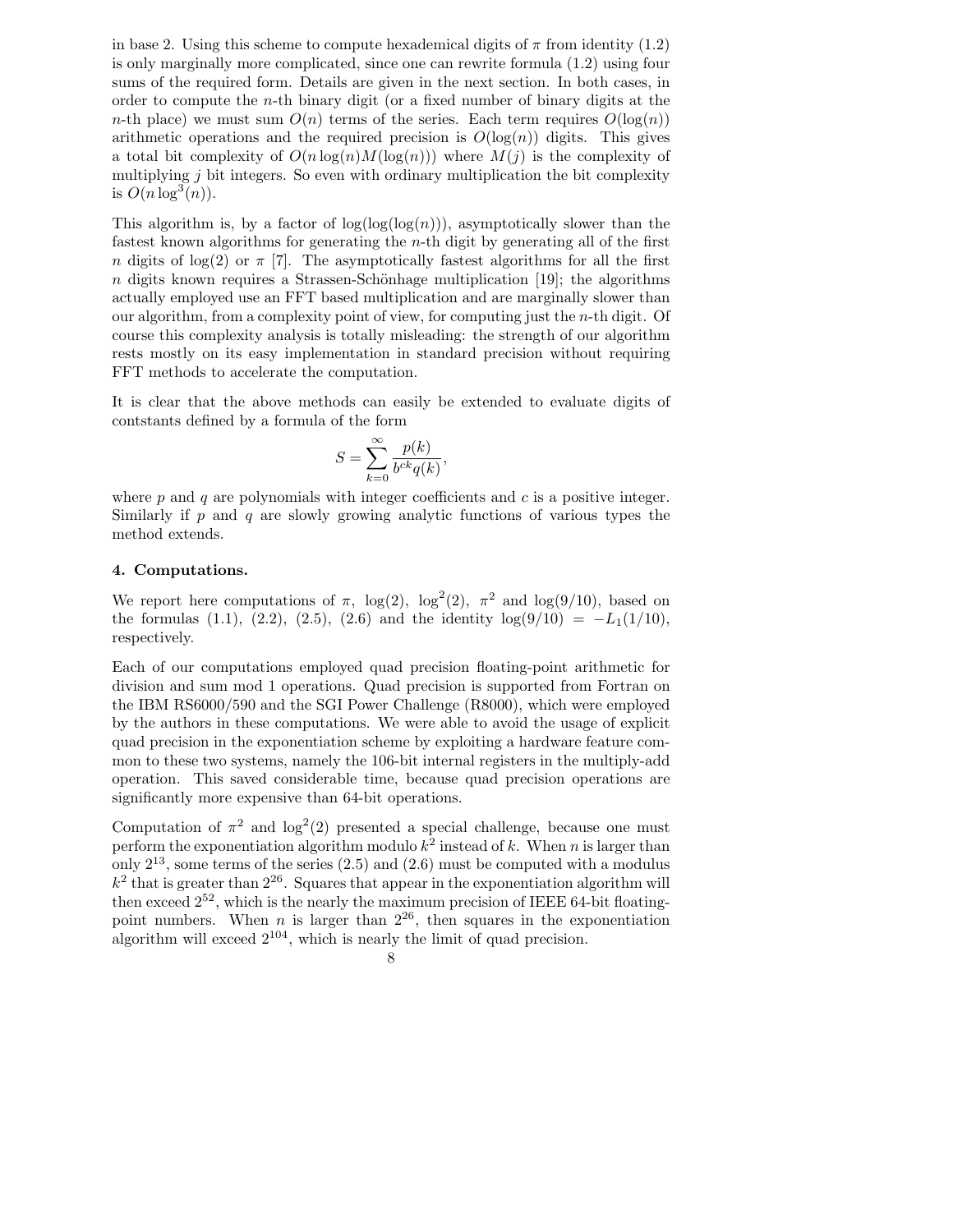This difficulty can be remedied using a method which has been employed for example in searches for Wieferich primes  $[10]$ . Represent the running value r in the exponentiation algorithm by the ordered pair  $(r_1, r_2)$ , where  $r = r_1 + kr_2$ , and where  $r_1$  and  $r_2$  are positive integers less than k. Then one can write

$$
r^2 = (r_1 + kr_2)^2 = r_1^2 + 2r_1r_2k + r_2^2k^2
$$

When this is reduced mod  $k^2$ , the last term disappears. The remaining expression is of the required ordered pair form, provided that  $r_1^2$  is first reduced mod k, the carry from this reduction is added to  $2r_1r_2$ , and this sum is also reduced mod k. Note that this scheme can be implemented with integers of size not exceeding  $2k^2$ . Since the computation of  $r^2$  mod  $k^2$  is the key operation of the binary exponentiation algorithm, this means that ordinary IEEE 64-bit floating-point arithmetic can be used to compute the *n*-th hexadecimal digit of  $\pi^2$  or log<sup>2</sup>(2) for *n* up to about  $2^{24}$ . For larger n, we still used this basic scheme, but we employed the multiplyadd "trick" mentioned above to avoid the need for explicit quad precision in this section of code.

Our results are given below. The first entry, for example, gives the  $10<sup>6</sup>$ -th through  $10^6+13$ -th hexadecimal digits of  $\pi$  after the "decimal" point. In all cases we did the calculations twice — the second calculation was similar to the first, except shifted back one position. Since this changes all the arithmetic performed, it is a highly rigorous validity check. Thus we believe that all the digits shown below are correct.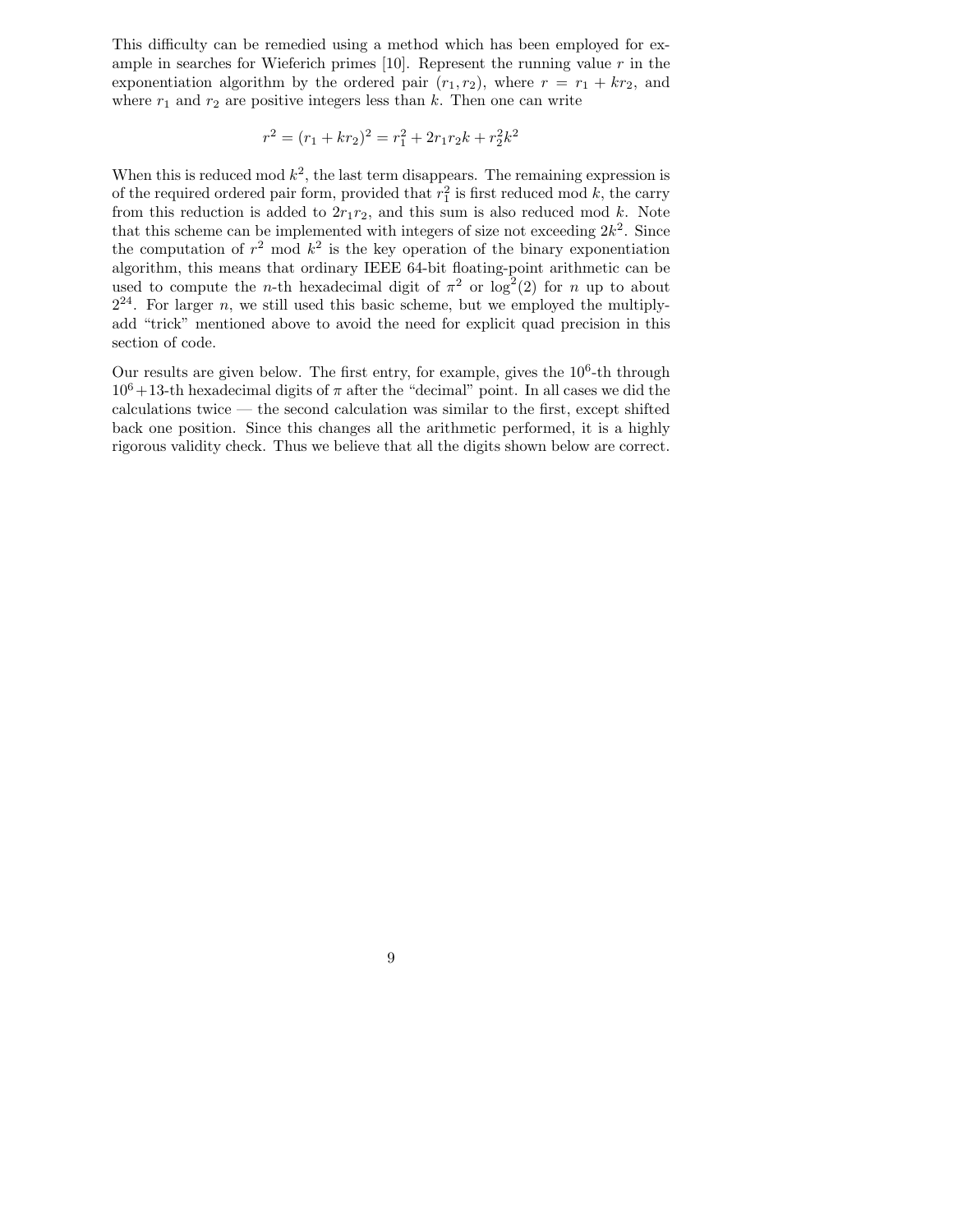| Constant:   | Base: | Position:       | Digits from Position: |
|-------------|-------|-----------------|-----------------------|
| $\pi$       | 16    | 10 <sup>6</sup> | 26C65E52CB4593        |
|             |       | $10^{7}$        | 17AF5863EFED8D        |
|             |       | $10^8$          | ECB840E21926EC        |
|             |       | 10 <sup>9</sup> | 85895585A0428B        |
|             |       | $10^{10}$       | 921C73C6838FB2        |
| log(2)      | 16    | 10 <sup>6</sup> | 418489A9406EC9        |
|             |       | $10^{7}$        | 815F479E2B9102        |
|             |       | $10^{8}$        | E648F40940E13E        |
|             |       | 10 <sup>9</sup> | B1EEF1252297EC        |
| $\pi^2$     | 16    | $10^6$          | 685554E1228505        |
|             |       | $10^{7}$        | 9862837AD8AABF        |
|             |       | 10 <sup>8</sup> | 4861AAF8F861BE        |
|             |       | $10^{9}$        | 437A2BA4A13591        |
| $\log^2(2)$ | 16    | 10 <sup>6</sup> | 2EC7EDB82B2DF7        |
|             |       | $10^{7}$        | 33374B47882B32        |
|             |       | $10^{8}$        | 3F55150F1AB3DC        |
|             |       | 10 <sup>9</sup> | 8BA7C885CEFCE8        |
| log(9/10)   | 10    | 10 <sup>6</sup> | 80174212190900        |
|             |       | $10^{7}$        | 21093001236414        |
|             |       | $10^8\,$        | 01309302330968        |
|             |       | 10 <sup>9</sup> | 44066397959215        |
|             |       | $10^{10}$       | 82528693381274        |

These computations were done at NASA Ames Research Center, using workstation cycles that otherwise would have been idle.

### **5. Logs in base 2.**

It is easy to compute, in base 2, the  $d$ -th binary digit of

(5.1) 
$$
\log(1 - 2^{-n}) = L_1(1/2^n).
$$

So it is easy to compute  $log(m)$  for any integer m that can be written as

(5.2) 
$$
m := \frac{(2^{a_1} - 1)(2^{a_2} - 1) \cdots (2^{a_h} - 1)}{(2^{b_1} - 1)(2^{b_2} - 1) \cdots (2^{b_j} - 1)}.
$$

In particular the *n*-th cyclotomic polynomial evaluated at 2 is so computable. A check shows that all primes less than 19 are of this form. The beginning of this list is:

$$
\left\{2,3,5,7,11,13,17,31,43,57,73,127,151,205,257\right\}.
$$
10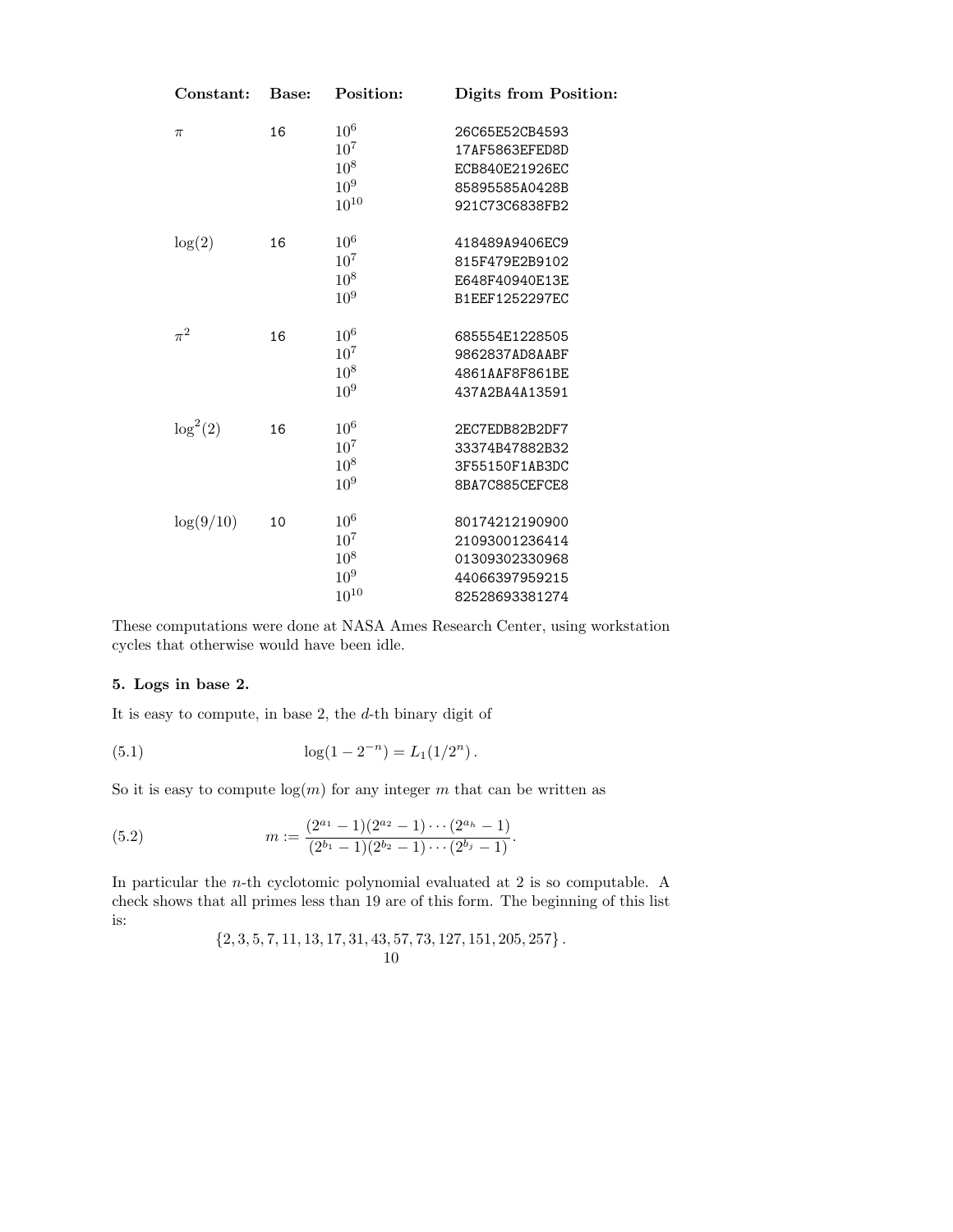Since

$$
2^{18} - 1 = 7 \cdot 9 \cdot 19 \cdot 73,
$$

and since 7,  $\sqrt{9}$  and 73 are all on the above list we can compute log(19) in SC<sup>\*</sup> from

$$
\log(19) = \log(2^{18} - 1) - \log(7) - \log(9) - \log(73).
$$

Note that  $2^{11} - 1 = 23 \cdot 89$  so either both  $log(23)$  and  $log(89)$  are in SC<sup>\*</sup> or neither is.

We would like to thank Carl Pomerance for showing that an identity of type (5.2) does not exist for 23. This is a consequence of the fact that each cyclotomic polynomial evaluated at two has a new distinct prime factor. We would also like to thank Robert Harley for pointing out that 29 and 37 are in  $SC^*$  in base 2 via consideration of the Aurefeuillian factors  $2^{2n-1} + 2^n + 1$  and  $2^{2n-1} - 2^n + 1$ .

### **6. Relation Bounds.**

One of the first questions that arises in the wake of the above study is whether there exists a scheme of this type to compute decimal digits of  $\pi$ . At present we know of no identity like (1.2) in base 10. The chances that there is such an identity are dimmed by some numerical results that we have obtained using the PSLQ integer relation algorithm [3, 12]. These computations establish (with the usual provisos of computer "proofs") that there are no identities (except for the case  $n = 16$ ) of the form

$$
\pi = \frac{a_1}{a_0} + \frac{1}{a_0} \sum_{k=0}^{\infty} \frac{1}{n^k} \left[ \frac{a_2}{mk+1} + \frac{a_3}{mk+2} + \dots + \frac{a_{m+1}}{mk+m} \right]
$$

,

where n ranges from 2 to 128, where m ranges from 1 to  $\min(n, 32)$ , and where the Euclidean norm of the integer vector  $(a_0, a_1, \dots, a_{m+1})$  is  $10^{12}$  or less. These results of course do not have any bearing on the possibility that there is a formula not of this form which permits computation of  $\pi$  in some non-binary base.

In fact, J. P. Buhler has reported a proof that any identity for  $\pi$  of the above form m race,  $\sigma$ . The also term has reported a proof that any racinty for n or the above form<br>must have  $n = 2^K$  or  $n = \sqrt{2}^K$ . This also does not exclude more complicated formulae for the computation of  $\pi$  base 10.

### **7. Questions.**

As mentioned in the previous section, we cannot at present compute decimal digits of  $\pi$  by our methods because we know of no identity like  $(1.2)$  in base 10. But it seems unlikely that it is fundamentally impossible to do so. This raises the following obvious problem:

**1]** Find an algorithm for the *n*-th decimal digit of  $\pi$  in SC<sup>\*</sup>. It is not even clear that  $\pi$  is in SC in base 10 but it ought to be possible to show this.

**2**] Show that  $\pi$  is in SC in all bases.

**3**] Are e and  $\sqrt{2}$  in SC (SC<sup>\*</sup>) in any base?

Similarly the treatment of log is incomplete:

11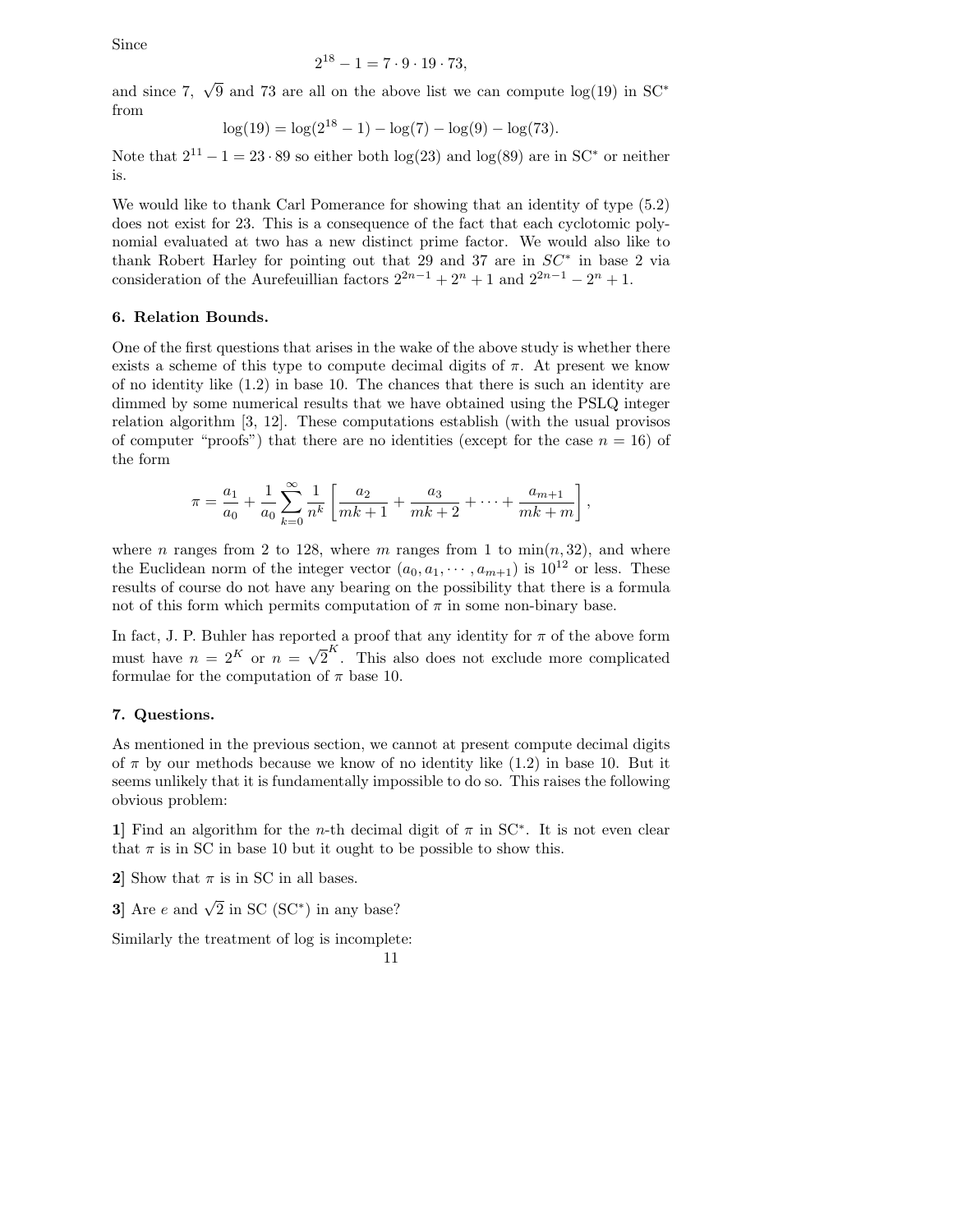**4]** Is log(2) in SC<sup>∗</sup> in base 10?

**5]** Is log(23) in SC<sup>∗</sup> in base 2?

## **8. Acknowledgments.**

The authors wish to acknowledge the following for their helpful comments: V. Adamchik, J. Borwein, J. Buhler, R. Crandall, H. Ferguson, T. Hales, R. Harley, D. Knuth, C. Pomerance and S. Wagon.